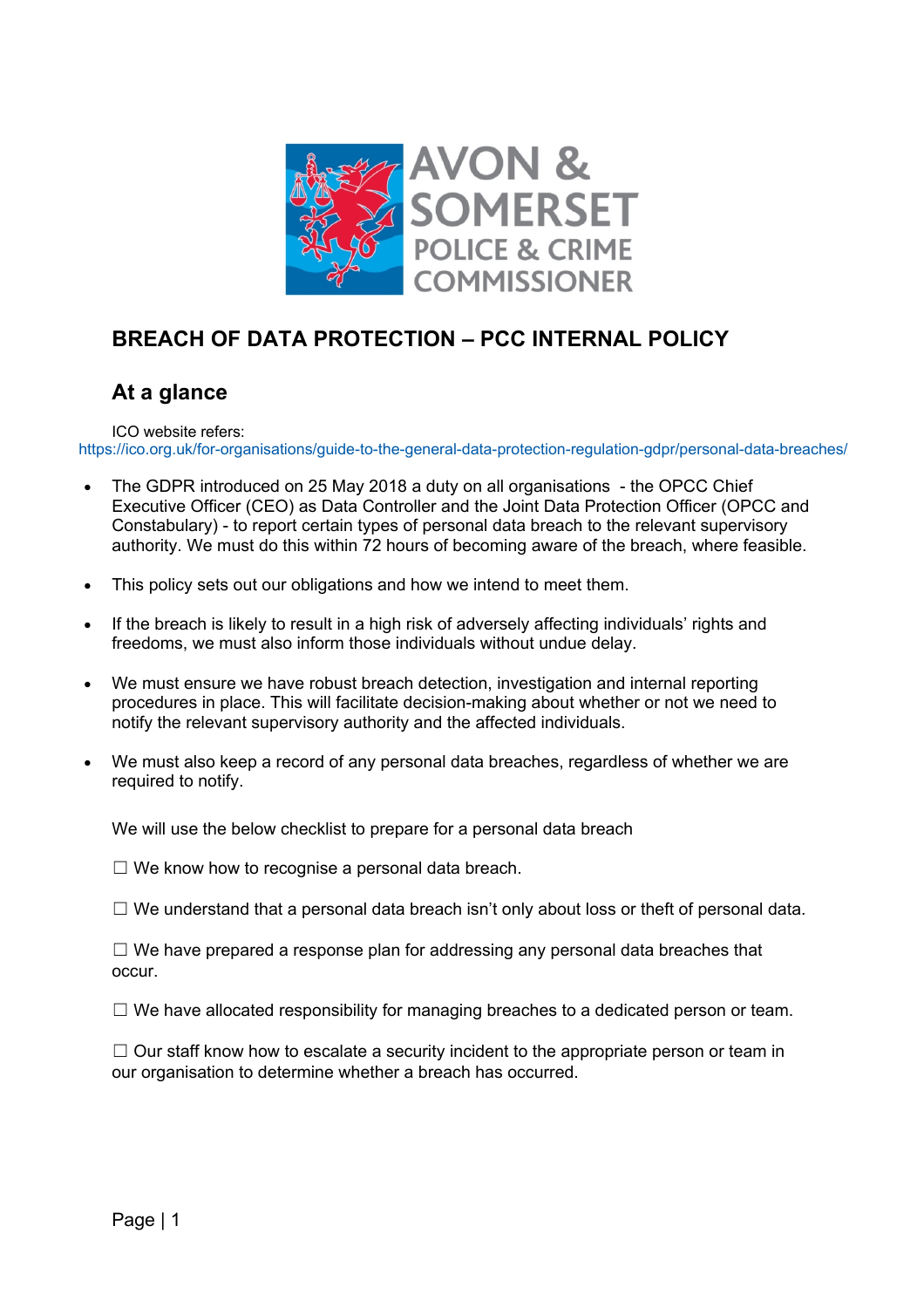## **Responding to a personal data breach**

 $\Box$  We have in place a process to assess the likely risk to individuals as a result of a breach.

 $\Box$  We know who is the relevant supervisory authority for our processing activities.

 $\Box$  We have a process to notify the ICO of a breach within 72 hours of becoming aware of it, even if we do not have all the details yet.

 $\Box$  We know what information we must give the ICO about a breach.

 $\Box$  We have a process to inform affected individuals about a breach when it is likely to result in a high risk to their rights and freedoms.

 $\Box$  We know we must inform affected individuals without undue delay.

 $\Box$  We know what information about a breach we must provide to individuals, and that we should provide advice to help them protect themselves from its effects.

 $\Box$  We document all breaches, even if they don't all need to be reported.

### **In brief**

#### **What is a personal data breach?**

A personal data breach means a breach of security leading to the accidental or unlawful destruction, loss, alteration, unauthorised disclosure of, or access to, personal data. This includes breaches that are the result of both accidental and deliberate causes. It also means that a breach is more than just about losing personal data.

#### **Example**

Personal data breaches can include:

- access by an unauthorised third party;
- deliberate or accidental action (or inaction) by a controller or processor;
- sending personal data to an incorrect recipient;
- computing devices containing personal data being lost or stolen;
- alteration of personal data without permission; and
- loss of availability of personal data.

A personal data breach can be broadly defined as a security incident that has affected the confidentiality, integrity or availability of personal data. In short, there will be a personal data breach whenever any personal data is lost, destroyed, corrupted or disclosed; if someone accesses the data or passes it on without proper authorisation; or if the data is made unavailable, for example, when it has been encrypted by ransomware, or accidentally lost or destroyed.

Recital 87 of the GDPR makes clear that when a security incident takes place, you should quickly establish whether a personal data breach has occurred and, if so, promptly take steps to address it, including telling the ICO if required.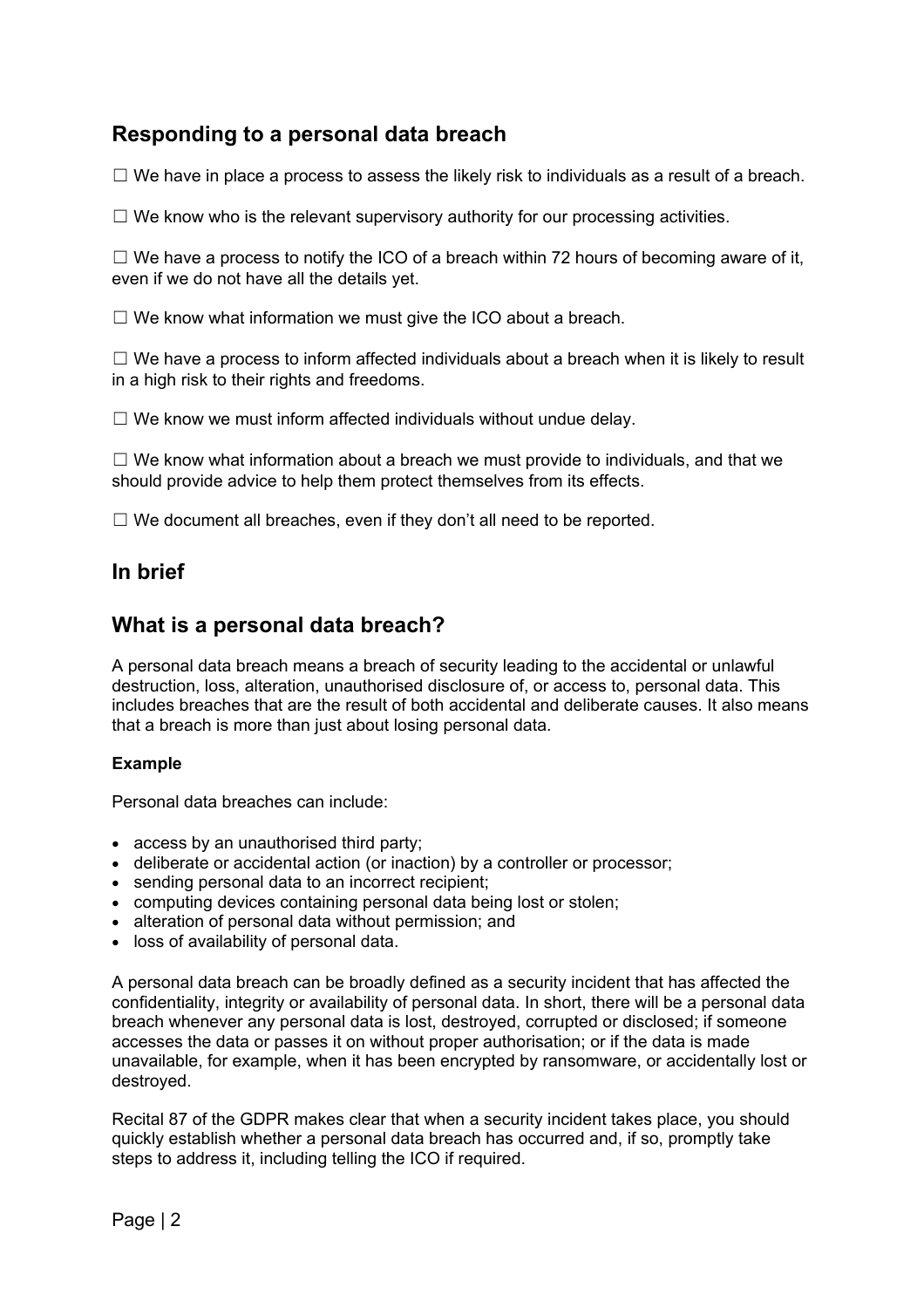## **What breaches do we need to notify the ICO about?**

When a personal data breach has occurred, we will establish the likelihood and severity of the resulting risk to people's rights and freedoms. If it's likely that there will be a risk then we must notify the ICO; if it's unlikely then we don't have to report it. However, if we decide we don't need to report the breach, we need to be able to justify this decision, so we will document it.

In assessing risk to rights and freedoms, it's important to focus on the potential negative consequences for individuals. Recital 85 of the GDPR explains that:

"A personal data breach may, if not addressed in an appropriate and timely manner, result in physical, material or non-material damage to natural persons such as loss of control over their personal data or limitation of their rights, discrimination, identity theft or fraud, financial loss, unauthorised reversal of pseudonymisation, damage to reputation, loss of confidentiality of personal data protected by professional secrecy or any other significant economic or social disadvantage to the natural person concerned."

This means that a breach can have a range of adverse effects on individuals, which include emotional distress, and physical and material damage. Some personal data breaches will not lead to risks beyond possible inconvenience to those who need the data to do their job. Other breaches can significantly affect individuals whose personal data has been compromised. We will assess this case by case, looking at all relevant factors.

#### **Example**

The theft of a customer database, the data of which may be used to commit identity fraud, would need to be notified, given the impact this is likely to have on those individuals who could suffer financial loss or other consequences. On the other hand, we would not normally need to notify the ICO, for example, about the loss or inappropriate alteration of a staff telephone list.

So, on becoming aware of a breach, we will try to contain it and assess the potential adverse consequences for individuals, based on how serious or substantial these are, and how likely they are to happen.

For more details about assessing risk, please see section IV of the Article 29 Working Party guidelines on personal data breach notification.

## **What role do processors have?**

We organisation does use a data processor, if this processor suffers a breach, then under Article 33(2) it must inform us without undue delay as soon as it becomes aware.

The requirements on breach reporting will be detailed in the contract between us and our processor, as required under Article 28. For more details about contracts, please see our draft GDPR guidance on contracts and liabilities between controllers and processors.

### **How much time do we have to report a breach?**

You must report a notifiable breach to the ICO without undue delay, but not later than 72 hours after becoming aware of it. If we take longer than this, we must give reasons for the delay.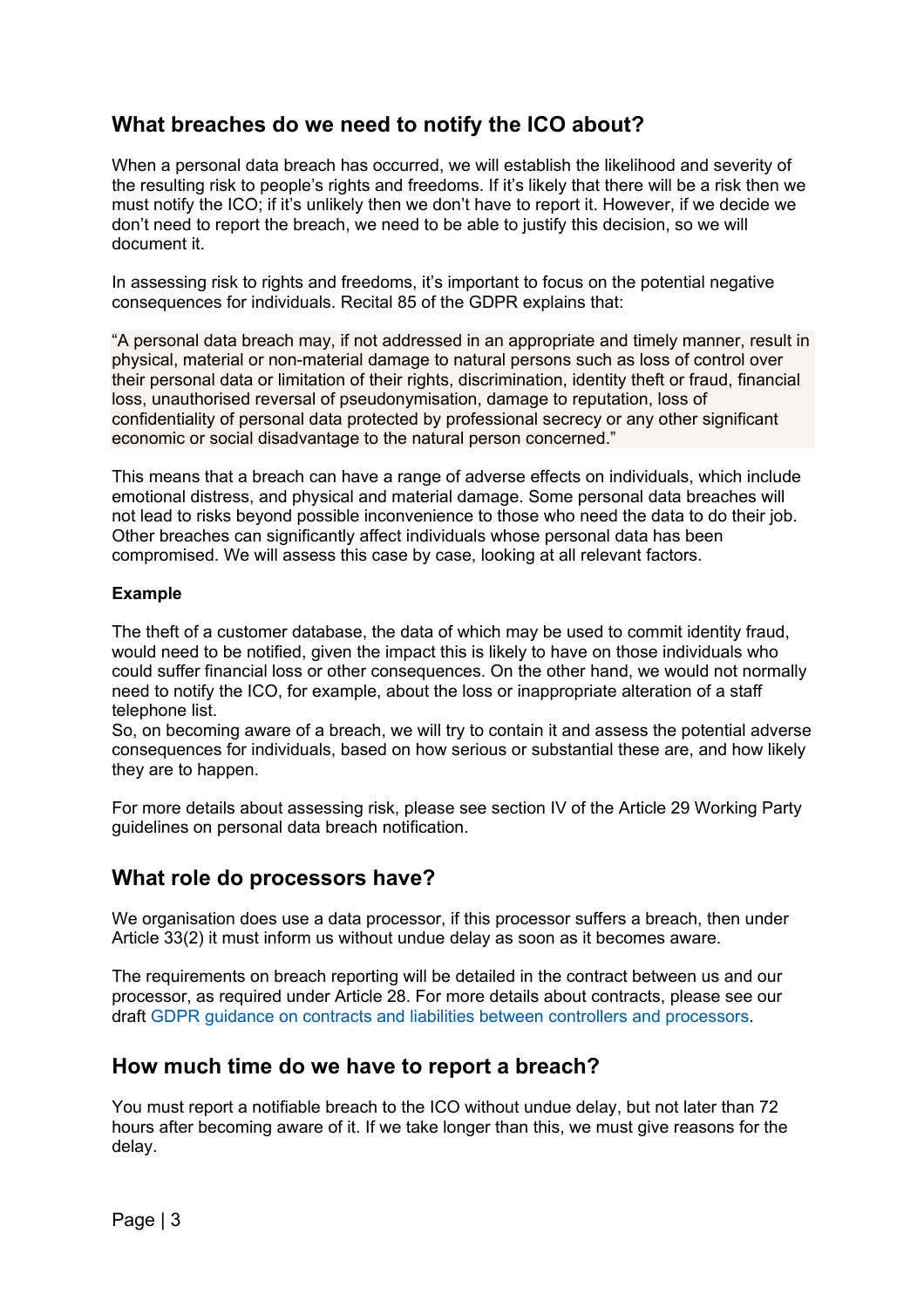Section II of the Article 29 Working Party Guidelines on personal data breach notification gives more details of when a controller can be considered to have "become aware" of a breach.

What information must a breach notification to the supervisory authority contain?

When reporting a breach, the GDPR says you must provide:

- a description of the nature of the personal data breach including, where possible:
- the categories and approximate number of individuals concerned; and
- the categories and approximate number of personal data records concerned;
- the name and contact details of the data protection officer (if your organisation has one) or other contact point where more information can be obtained;
- a description of the likely consequences of the personal data breach; and
- a description of the measures taken, or proposed to be taken, to deal with the personal data breach, including, where appropriate, the measures taken to mitigate any possible adverse effects.

We will do this.

### **What if we don't have all the required information available yet?**

The GDPR recognises that it will not always be possible to investigate a breach fully within 72 hours to understand exactly what has happened and what needs to be done to mitigate it. So Article 34(4) allows us to provide the required information in phases, as long as this is done without undue further delay.

However, the ICO expect controllers to prioritise the investigation, give it adequate resources, and expedite it urgently. We must still notify the ICO of the breach when we become aware of it, and submit further information as soon as possible. If you know you won't be able to provide full details within 72 hours, we will explain the delay to the ICO and tell the ICO when we expect to submit more information.

### **How do we notify a breach to the ICO?**

To notify the ICO of a personal data breach, please see the ICO pages on reporting a breach.

In the case of a breach affecting individuals in different EU countries, the ICO may not be the lead supervisory authority. This means that as part of our breach response plan, we will establish which European data protection agency would be your lead supervisory authority for the processing activities that have been subject to the breach. For more guidance on determining who your lead authority is, please see the Article 29 Working Party guidance on identifying your lead authority.

### **When do we need to tell individuals about a breach?**

If a breach is likely to result in a high risk to the rights and freedoms of individuals, the GDPR says we must inform those concerned directly and without undue delay. In other words, this should take place as soon as possible.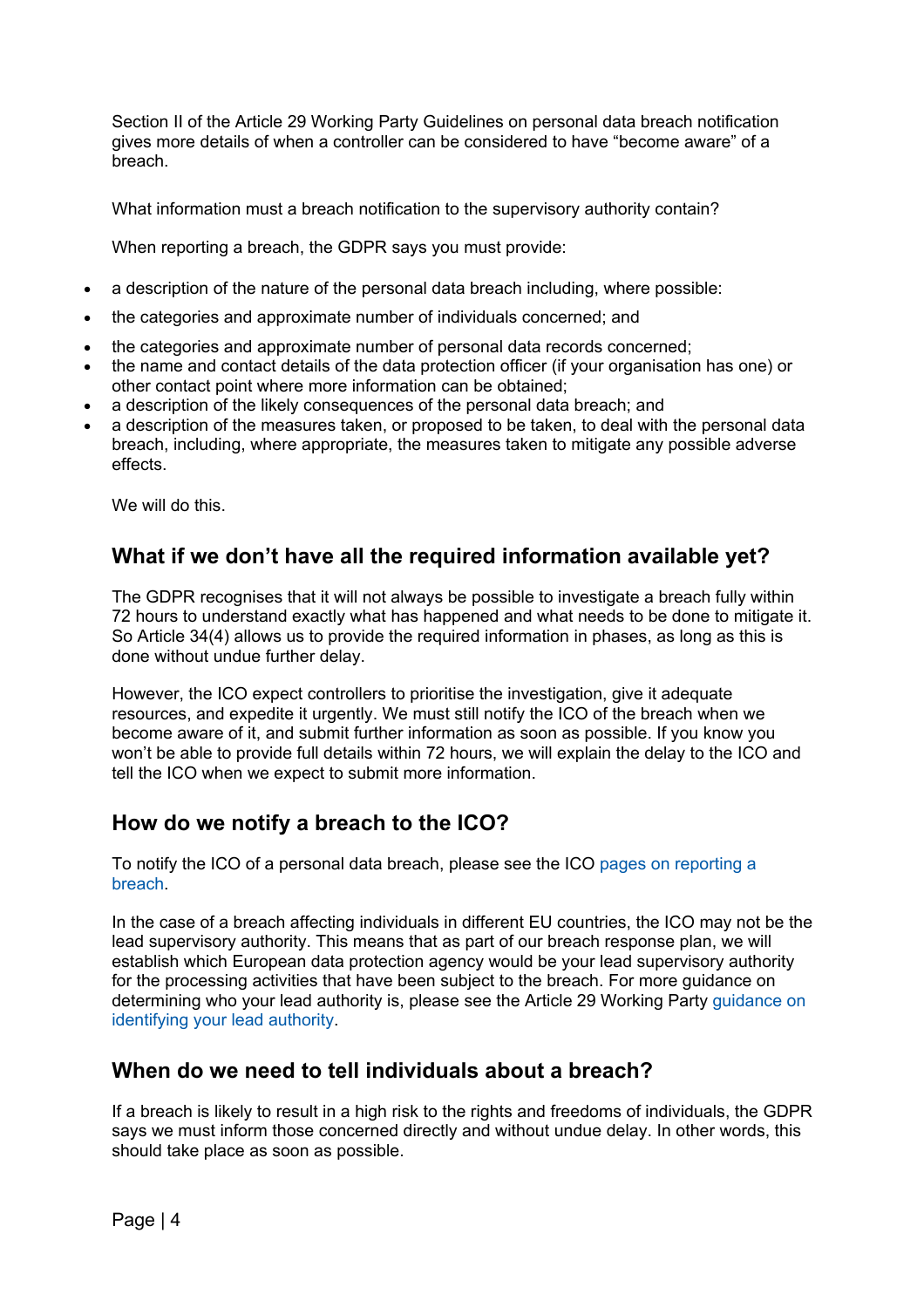A 'high risk' means the threshold for informing individuals is higher than for notifying the ICO. Again, we will assess both the severity of the potential or actual impact on individuals as a result of a breach and the likelihood of this occurring. If the impact of the breach is more severe, the risk is higher; if the likelihood of the consequences is greater, then again the risk is higher. In such cases, we will need to promptly inform those affected, particularly if there is a need to mitigate an immediate risk of damage to them. One of the main reasons for informing individuals is to help them take steps to protect themselves from the effects of a breach.

### **What information must we provide to individuals when telling them about a breach?**

We will describe, in clear and plain language, the nature of the personal data breach and, at least:

- the name and contact details of your data protection officer (Joint DPO) or other contact point where more information can be obtained;
- a description of the likely consequences of the personal data breach; and
- a description of the measures taken, or proposed to be taken, to deal with the personal data breach and including, where appropriate, of the measures taken to mitigate any possible adverse effects.

#### **Does the GDPR require us to take any other steps in response to a breach?**

We will ensure that we record all breaches, regardless of whether or not they need to be reported to the ICO.

Article 33(5) requires us to document the facts relating to the breach, its effects and the remedial action taken. This is part of our overall obligation to comply with the accountability principle, and allows the ICO to verify our organisation's compliance with our notification duties under the GDPR.

As with any security incident, we shall investigate whether or not the breach was a result of human error or a systemic issue and see how a recurrence can be prevented – whether this is through better processes, further training or other corrective steps.

### **What else should we take into account?**

The following aren't specific GDPR requirements, but we will take them into account when we've experienced a breach.

We are aware that we may have additional notification obligations under other laws if we experience a personal data breach.

We will consider notifying third parties such as the police, insurers, professional bodies, or bank or credit card companies who can help reduce the risk of financial loss to individuals.

The European Data Protection Board, which will replace the Article 29 Working Party, may issue guidelines, recommendations and best practice advice that may include further guidance on personal data breaches. We shall look out for any such future guidance. Likewise, we will be aware of any recommendations issued under relevant codes of conduct or sector-specific requirements that your organisation may be subject to.